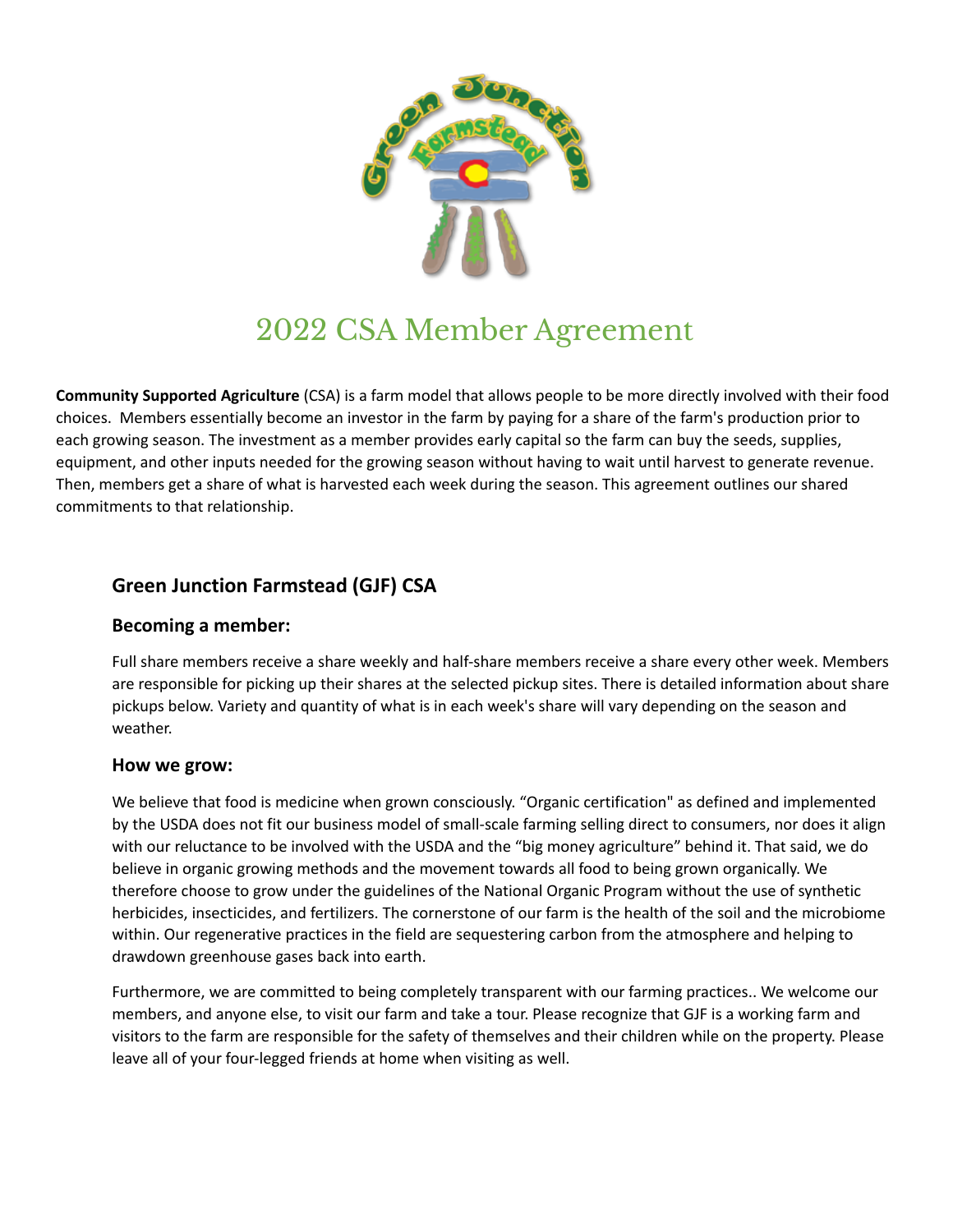# **Produce included in a share:**

The following is a list of some of the produce we expect to harvest during the season. This is not an exhaustive account of what we grow, as we grow many more vegetables and we continually experiment with new things to grow for our members. This is based on our best guestimate. Weather, pests, and other events will affect actual production. Experience has also taught us that the early season often starts slow from a harvest standpoint and then slows again at the tail-end of the season.

**Early season** (weeks 1-4): salad greens, root vegetables, Asian greens, peas, cooking greens, and beets

**Mid-season** (weeks 5-15): salad greens, squash, tomatoes, peppers, melons, chard, beans, lettuce, and cucumbers

**Late season** (weeks 16-20): winter squash, garlic, lettuce, root vegetables, broccoli, cabbage, parsnips, and cooking greens

*Please note:* GJF offers additional food and products such as eggs, bread, quiche, honey, CBD, and more. These items are available for purchase though they are not included as part of the CSA.

## **Sharing the risk of crop failure:**

Our promise to members is to do our best to produce a bountiful share on a weekly basis throughout the season Our bio-intensive approach to growing vegetables and fruits includes regenerative practices of crop rotation, insect netting, row covers, irrigation, cover cropping, integrated pest management, and other earth-conscious growing practices designed to reduce the risks of crop failure. Though we take many steps for a healthy and plentiful garden, each season seems to offer challenges and unforeseen obstacles that affect the harvest. Some weeks members may experience a variance of the quantity of food in their share. As a CSA member with GJF, you are essentially agreeing to share the risk of growing food with us and your fellow members. With our diversified plantings, crop calendar, and proven techniques, it is highly unlikely that we would not be able to deliver any products, but it is possible.

## **Sharing the crop surplus:**

Our CSA is the backbone of our farm. We also sell our produce to retail customers at our farm stand, farmers' markets, and restaurants. Our CSA is the priority of each weeks' harvest and we take care to ensure that our commitment to our members is fulfilled before our other market avenues. This means that our members receive a consistently diverse share without being overwhelmed by any one product.